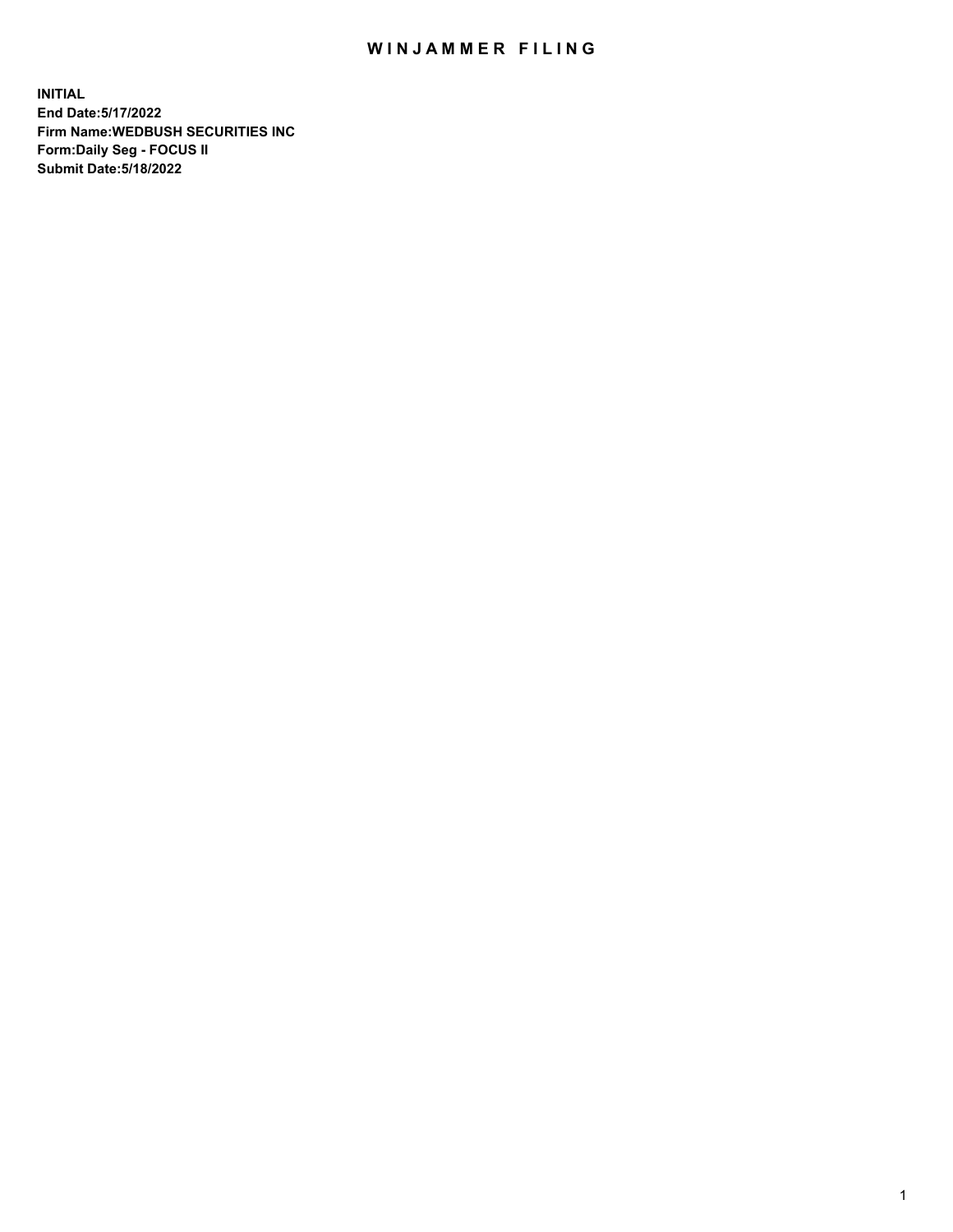**INITIAL End Date:5/17/2022 Firm Name:WEDBUSH SECURITIES INC Form:Daily Seg - FOCUS II Submit Date:5/18/2022 Daily Segregation - Cover Page**

| Name of Company                                                                                                                                                                                                                                                                                        | <b>WEDBUSH SECURITIES INC</b>                        |  |
|--------------------------------------------------------------------------------------------------------------------------------------------------------------------------------------------------------------------------------------------------------------------------------------------------------|------------------------------------------------------|--|
| <b>Contact Name</b>                                                                                                                                                                                                                                                                                    | <b>Kevin Wirth</b>                                   |  |
| <b>Contact Phone Number</b>                                                                                                                                                                                                                                                                            | 312-784-0475                                         |  |
| <b>Contact Email Address</b>                                                                                                                                                                                                                                                                           | kevin.wirth@wedbush.com                              |  |
| FCM's Customer Segregated Funds Residual Interest Target (choose one):<br>a. Minimum dollar amount: ; or<br>b. Minimum percentage of customer segregated funds required:% ; or<br>c. Dollar amount range between: and; or<br>d. Percentage range of customer segregated funds required between:% and%. | 19,000,000<br><u>0</u><br>00<br>0 <sub>0</sub>       |  |
| FCM's Customer Secured Amount Funds Residual Interest Target (choose one):<br>a. Minimum dollar amount: ; or<br>b. Minimum percentage of customer secured funds required:%; or<br>c. Dollar amount range between: and; or<br>d. Percentage range of customer secured funds required between: % and %.  | 1,000,000<br><u>0</u><br><u>00</u><br>0 <sub>0</sub> |  |
| FCM's Cleared Swaps Customer Collateral Residual Interest Target (choose one):<br>a. Minimum dollar amount: ; or<br>b. Minimum percentage of cleared swaps customer collateral required:%; or<br>c. Dollar amount range between: and; or                                                               | $\frac{0}{0}$<br>0 <sub>0</sub>                      |  |

d. Percentage range of cleared swaps customer collateral required between:% and%. **0 0**

Attach supporting documents CH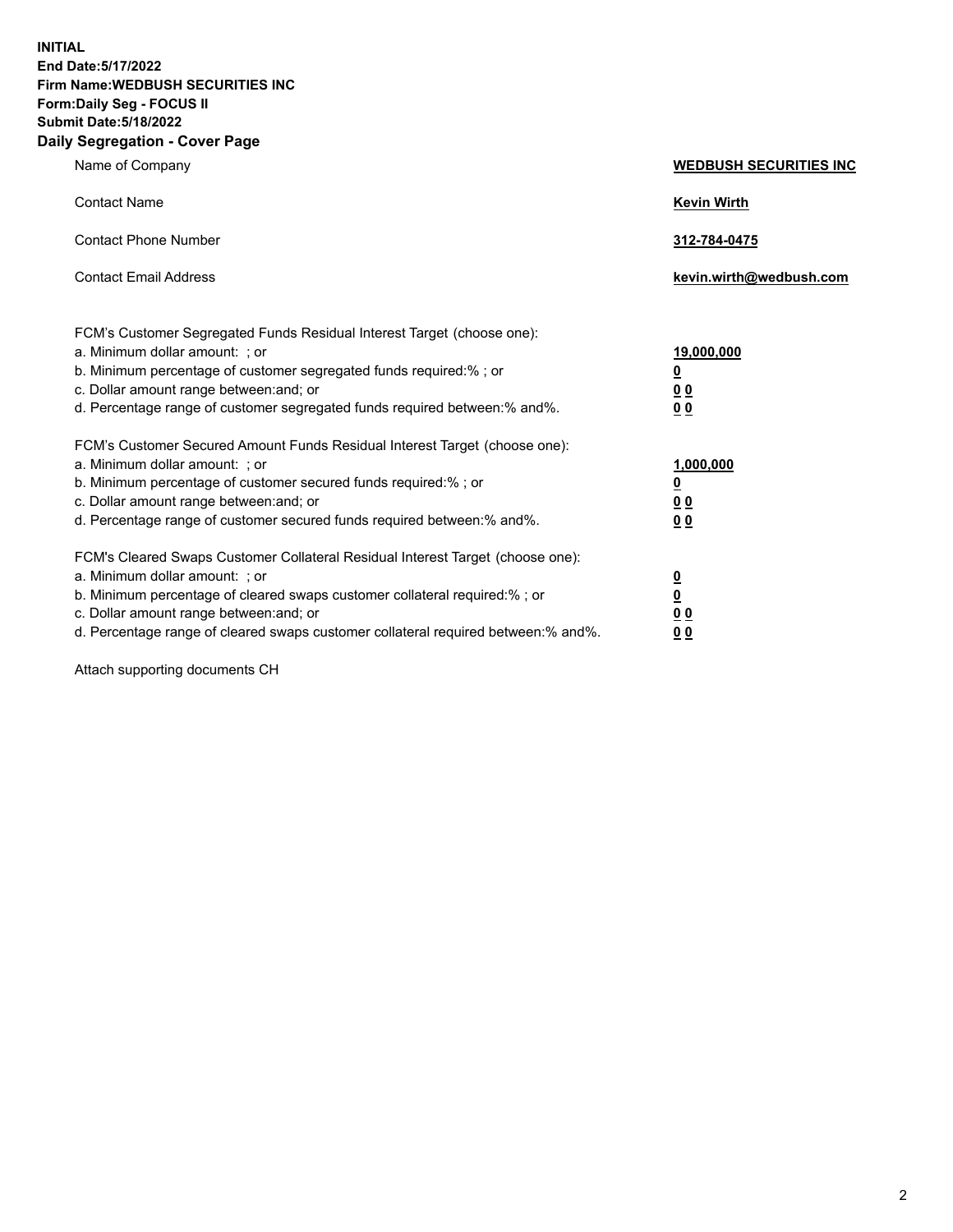**INITIAL End Date:5/17/2022 Firm Name:WEDBUSH SECURITIES INC Form:Daily Seg - FOCUS II Submit Date:5/18/2022 Daily Segregation - Secured Amounts**

|     | $\frac{1}{2}$                                                                                                               |                                    |
|-----|-----------------------------------------------------------------------------------------------------------------------------|------------------------------------|
|     | Foreign Futures and Foreign Options Secured Amounts                                                                         |                                    |
|     | Amount required to be set aside pursuant to law, rule or regulation of a foreign                                            | $0$ [7305]                         |
|     | government or a rule of a self-regulatory organization authorized thereunder                                                |                                    |
| 1.  | Net ledger balance - Foreign Futures and Foreign Option Trading - All Customers                                             |                                    |
|     | A. Cash                                                                                                                     | 35,293,855 [7315]                  |
|     | B. Securities (at market)                                                                                                   | $0$ [7317]                         |
| 2.  | Net unrealized profit (loss) in open futures contracts traded on a foreign board of trade                                   | -334,307 [7325]                    |
| 3.  | Exchange traded options                                                                                                     |                                    |
|     | a. Market value of open option contracts purchased on a foreign board of trade                                              | 29,937 [7335]                      |
|     | b. Market value of open contracts granted (sold) on a foreign board of trade                                                | 0 [7337]                           |
| 4.  | Net equity (deficit) (add lines 1. 2. and 3.)                                                                               | 34,989,485 [7345]                  |
| 5.  | Account liquidating to a deficit and account with a debit balances - gross amount                                           | 6,137 $[7351]$                     |
|     | Less: amount offset by customer owned securities                                                                            | 0 [7352] 6,137 [7354]              |
| 6.  | Amount required to be set aside as the secured amount - Net Liquidating Equity                                              | 34,995,622 [7355]                  |
|     | Method (add lines 4 and 5)                                                                                                  |                                    |
| 7.  | Greater of amount required to be set aside pursuant to foreign jurisdiction (above) or line                                 | 34,995,622 [7360]                  |
|     | 6.                                                                                                                          |                                    |
|     | FUNDS DEPOSITED IN SEPARATE REGULATION 30.7 ACCOUNTS                                                                        |                                    |
| 1.  | Cash in banks                                                                                                               |                                    |
|     | A. Banks located in the United States                                                                                       | 20,004,757 [7500]                  |
|     | B. Other banks qualified under Regulation 30.7                                                                              | 3,122,397 [7520] 23,127,154 [7530] |
| 2.  | Securities                                                                                                                  |                                    |
|     | A. In safekeeping with banks located in the United States                                                                   | $0$ [7540]                         |
| 3.  | B. In safekeeping with other banks qualified under Regulation 30.7<br>Equities with registered futures commission merchants | 0 [7560] 0 [7570]                  |
|     | A. Cash                                                                                                                     | 10,021,186 [7580]                  |
|     | <b>B.</b> Securities                                                                                                        | $0$ [7590]                         |
|     | C. Unrealized gain (loss) on open futures contracts                                                                         | $0$ [7600]                         |
|     | D. Value of long option contracts                                                                                           | $0$ [7610]                         |
|     | E. Value of short option contracts                                                                                          | 0 [7615] 10,021,186 [7620]         |
| 4.  | Amounts held by clearing organizations of foreign boards of trade                                                           |                                    |
|     | A. Cash                                                                                                                     | 6,970,084 [7640]                   |
|     | <b>B.</b> Securities                                                                                                        | $0$ [7650]                         |
|     | C. Amount due to (from) clearing organization - daily variation                                                             | $0$ [7660]                         |
|     | D. Value of long option contracts                                                                                           | $0$ [7670]                         |
|     | E. Value of short option contracts                                                                                          | 0 [7675] 6,970,084 [7680]          |
| 5.  | Amounts held by members of foreign boards of trade                                                                          |                                    |
|     | A. Cash                                                                                                                     | 88,022 [7700]                      |
|     | <b>B.</b> Securities                                                                                                        | $0$ [7710]                         |
|     | C. Unrealized gain (loss) on open futures contracts                                                                         | $0$ [7720]                         |
|     | D. Value of long option contracts                                                                                           | 29,937 [7730]                      |
|     | E. Value of short option contracts                                                                                          | 0 [7735] 117,959 [7740]            |
| 6.  | Amounts with other depositories designated by a foreign board of trade                                                      | $0$ [7760]                         |
| 7.  | Segregated funds on hand                                                                                                    | $0$ [7765]                         |
| 8.  | Total funds in separate section 30.7 accounts                                                                               | 40,236,383 [7770]                  |
| 9.  | Excess (deficiency) Set Aside for Secured Amount (subtract line 7 Secured Statement                                         | 5,240,761 [7380]                   |
|     | Page 1 from Line 8)                                                                                                         |                                    |
| 10. | Management Target Amount for Excess funds in separate section 30.7 accounts                                                 | 1,000,000 [7780]                   |
| 11. | Excess (deficiency) funds in separate 30.7 accounts over (under) Management Target                                          | 4,240,761 [7785]                   |
|     |                                                                                                                             |                                    |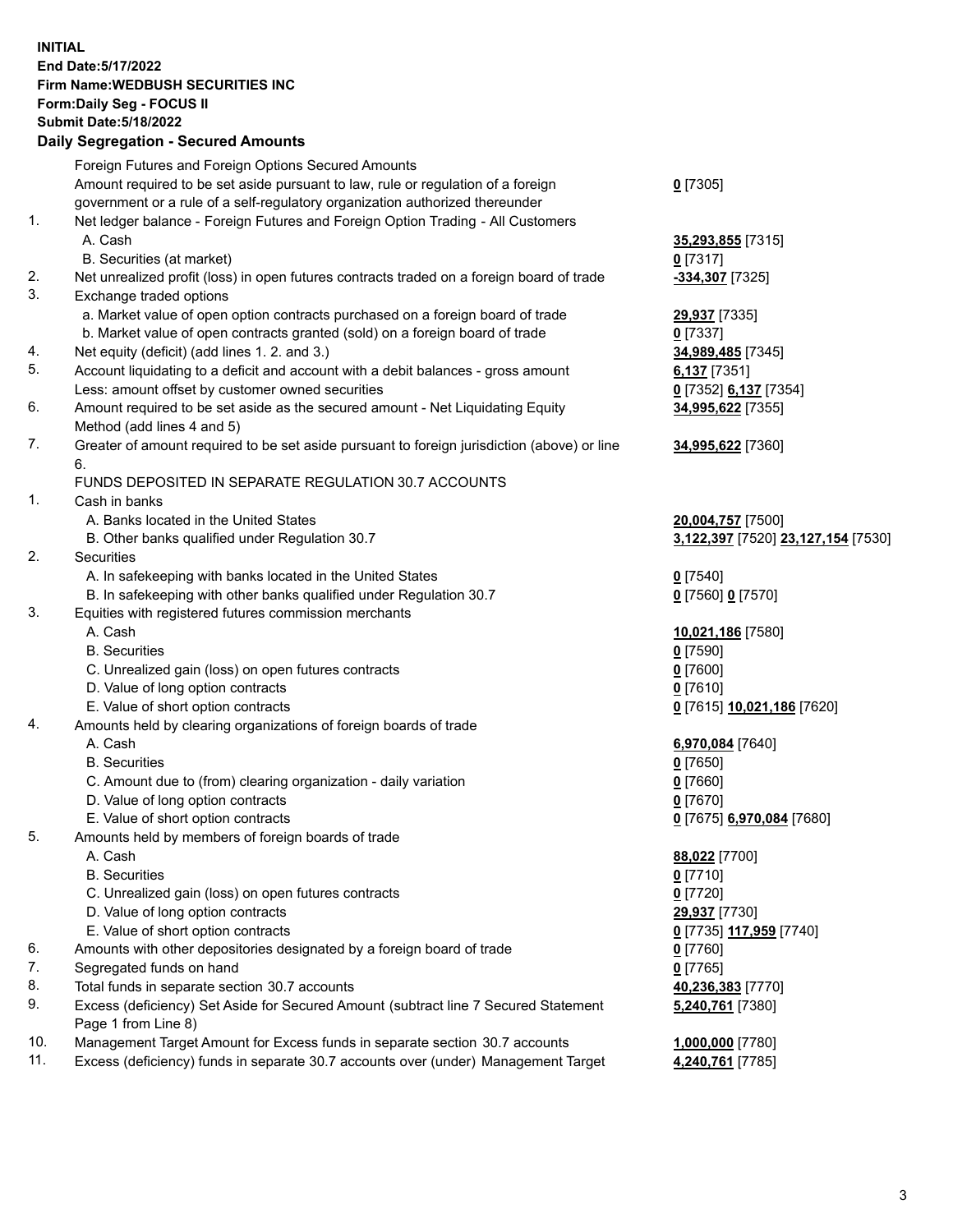|            | <b>INITIAL</b><br>End Date: 5/17/2022<br>Firm Name: WEDBUSH SECURITIES INC<br>Form: Daily Seg - FOCUS II<br><b>Submit Date: 5/18/2022</b><br>Daily Segregation - Segregation Statement |                                  |
|------------|----------------------------------------------------------------------------------------------------------------------------------------------------------------------------------------|----------------------------------|
|            | SEGREGATION REQUIREMENTS(Section 4d(2) of the CEAct)                                                                                                                                   |                                  |
| 1.         | Net ledger balance                                                                                                                                                                     |                                  |
|            | A. Cash                                                                                                                                                                                | 2,015,052,652 [7010]             |
|            | B. Securities (at market)                                                                                                                                                              | 167,711,629 [7020]               |
| 2.         | Net unrealized profit (loss) in open futures contracts traded on a contract market                                                                                                     | 1,094,992,872 [7030]             |
| 3.         | Exchange traded options                                                                                                                                                                |                                  |
|            | A. Add market value of open option contracts purchased on a contract market                                                                                                            | 6,682,192,331 [7032]             |
|            | B. Deduct market value of open option contracts granted (sold) on a contract market                                                                                                    | -4,891,367,511 [7033]            |
| 4.         | Net equity (deficit) (add lines 1, 2 and 3)                                                                                                                                            | 5,068,581,973 [7040]             |
| 5.         | Accounts liquidating to a deficit and accounts with                                                                                                                                    |                                  |
|            | debit balances - gross amount                                                                                                                                                          | 8,821,902 [7045]                 |
|            | Less: amount offset by customer securities                                                                                                                                             | -8,347,633 [7047] 474,269 [7050] |
| 6.         | Amount required to be segregated (add lines 4 and 5)                                                                                                                                   | 5,069,056,242 [7060]             |
|            | FUNDS IN SEGREGATED ACCOUNTS                                                                                                                                                           |                                  |
| 7.         | Deposited in segregated funds bank accounts                                                                                                                                            |                                  |
|            | A. Cash                                                                                                                                                                                | 846,632,832 [7070]               |
|            | B. Securities representing investments of customers' funds (at market)                                                                                                                 | $0$ [7080]                       |
|            | C. Securities held for particular customers or option customers in lieu of cash (at<br>market)                                                                                         | 473,927 [7090]                   |
| 8.         | Margins on deposit with derivatives clearing organizations of contract markets                                                                                                         |                                  |
|            | A. Cash                                                                                                                                                                                | 1,217,245,405 [7100]             |
|            | B. Securities representing investments of customers' funds (at market)                                                                                                                 | 973,682,399 [7110]               |
|            | C. Securities held for particular customers or option customers in lieu of cash (at                                                                                                    | 163,375,583 [7120]               |
|            | market)                                                                                                                                                                                |                                  |
| 9.         | Net settlement from (to) derivatives clearing organizations of contract markets                                                                                                        | 119,751,689 [7130]               |
| 10.        | Exchange traded options                                                                                                                                                                |                                  |
|            | A. Value of open long option contracts                                                                                                                                                 | 6,682,192,331 [7132]             |
|            | B. Value of open short option contracts                                                                                                                                                | <u>-4,891,367,511</u> [7133]     |
| 11.        | Net equities with other FCMs                                                                                                                                                           |                                  |
|            | A. Net liquidating equity                                                                                                                                                              | $0$ [7140]                       |
|            | B. Securities representing investments of customers' funds (at market)                                                                                                                 | $0$ [7160]                       |
|            | C. Securities held for particular customers or option customers in lieu of cash (at                                                                                                    | $0$ [7170]                       |
|            | market)                                                                                                                                                                                |                                  |
| 12.<br>13. | Segregated funds on hand                                                                                                                                                               | 3,862,119 [7150]                 |
| 14.        | Total amount in segregation (add lines 7 through 12)<br>Excess (deficiency) funds in segregation (subtract line 6 from line 13)                                                        | 5,115,848,774 [7180]             |
| 15.        | Management Target Amount for Excess funds in segregation                                                                                                                               | 46,792,532 [7190]                |
|            |                                                                                                                                                                                        | 19,000,000 [7194]                |

16. Excess (deficiency) funds in segregation over (under) Management Target Amount Excess

**27,792,532** [7198]